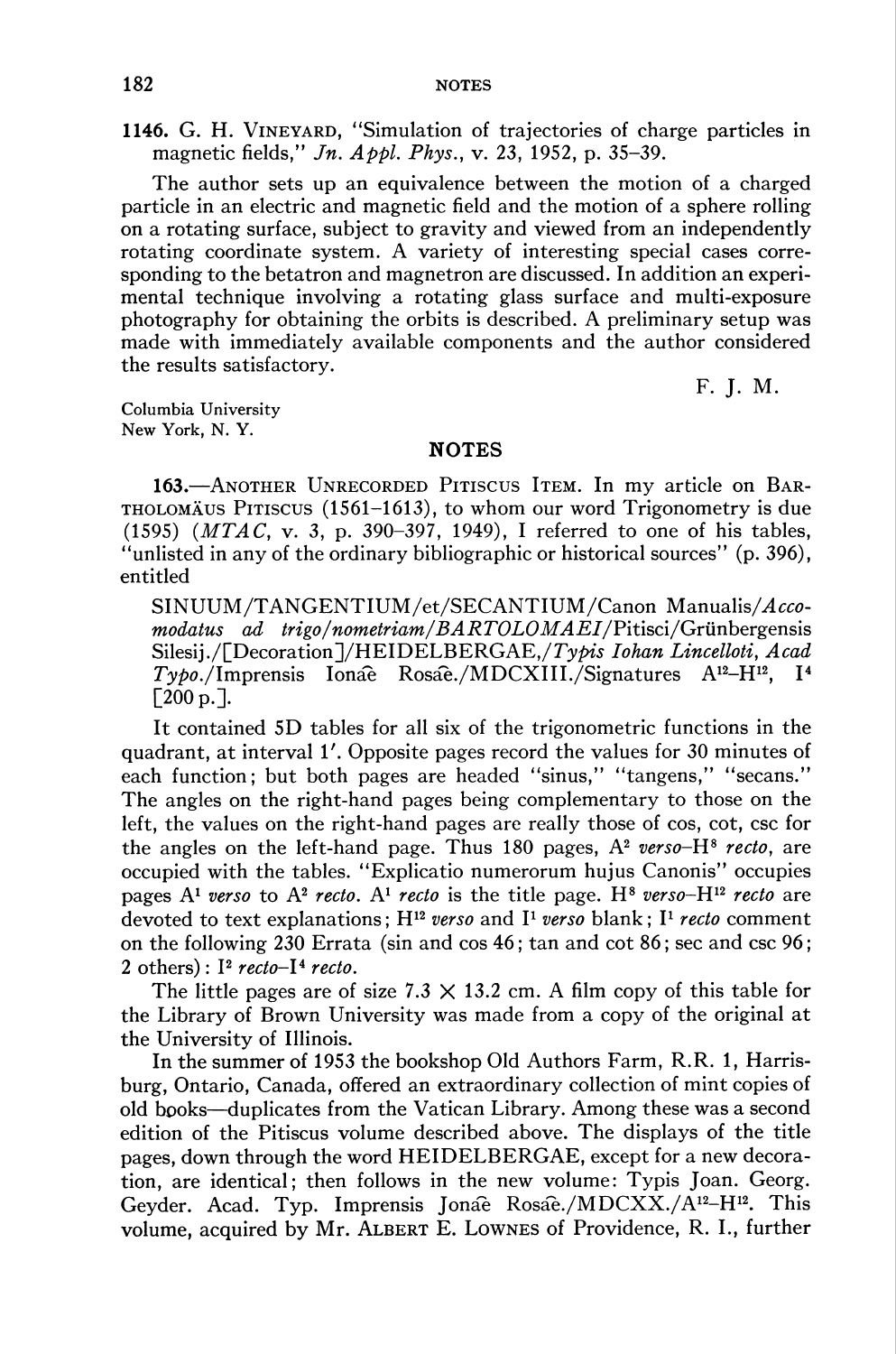enhancing the value of his remarkable personal library in the field of history of science, was kindly placed at my disposal for preparing this article.

It will be observed that there are eight fewer pages in the new edition ; this was due to elimination of the 230 errata noted in the first edition, and correction of the corresponding places in the earlier pages. I checked the 46 noted errors for sines and cosines and found that while one of those was incorrectly listed, not only were all the others corrected, but also some errors not previously noted. In spot checking of the other functions no error was found in the new edition. Otherwise pages  $A^2-H^{12}$  in both editions appear to be textually identical.

The little volume is bound in old vellum, seemingly as fresh as on the day the volume was published 334 years ago—seven years after the death of Pitiscus.

Apart from this copy, the only other one known is in the Vatican Library.

R. C. ARCHIBALD

Brown University Providence, R. I.

164.—Perturbation of Lagrangian Coefficients. Suppose it is desired to interpolate a function  $g(x)$  polynomially to a certain value when the independent variable x is a function,  $f(t)$ , of a parameter, t, where the values g are known at equally spaced values of  $t$ . Under certain circumstances we find it advantageous to carry out a first order perturbation of the Lagrangian coefficients for equally spaced values. Suppose  $f(t)$  is a function with a nonvanishing derivative and with a continuous third derivative. Also, suppose we want to interpolate  $g(x)$  to the value  $x = f(a)$ , given  $f(t)$  for  $t = a + (i - b)h$ ,  $i = 0, \dots, m$  where b is a positive number less than m and  $h$  is a positive number. Then, from Taylor's series

$$
(1) \quad f(a + (i - b)h) = f(a) + (i - b)hf'(a) + \frac{1}{2}(i - b)^2h^2f''(a) + R_i
$$

where  $R_i$  is the appropriate remainder. For the purpose of interpolation  $f(a)$  has no effect on the coefficients. Since the values  $(i - b)hf'(a)$ ,  $i = 0$ ,  $\cdots$ , *m* are equally spaced, the Lagrangian coefficients for interpolating to x are given by

(2) 
$$
L_j = \prod_{i \neq j} \frac{(x - x_i)}{(x_j - x_i)} \quad j = 0, 1, \dots, m.
$$

Now, considering the x's as variables we find the logarithmic derivative of  $L_i$  to be

(3) 
$$
\frac{dL_j}{L_j} = \sum_{i \neq j} \frac{dx - dx_i}{x - x_i} - \sum_{i \neq j} \frac{dx_j - dx_i}{x_j - x_i}.
$$

Then letting

$$
x_i = (i - b)hf'(a), dx_i = \frac{1}{2}(i - b)^2h^2f''(a)
$$
  
\n
$$
x = 0, dx = 0
$$
  
\n
$$
\frac{dL_j}{L_j} = \frac{hf''(a)}{2f'(a)} \left[ \sum_{i \neq j} (i - b) - \sum_{i \neq j} (i + j - 2b) \right]
$$
  
\n
$$
= \frac{hf''(a)}{2f'(a)} \left[ m(b - j) \right] j = 0, \dots, m.
$$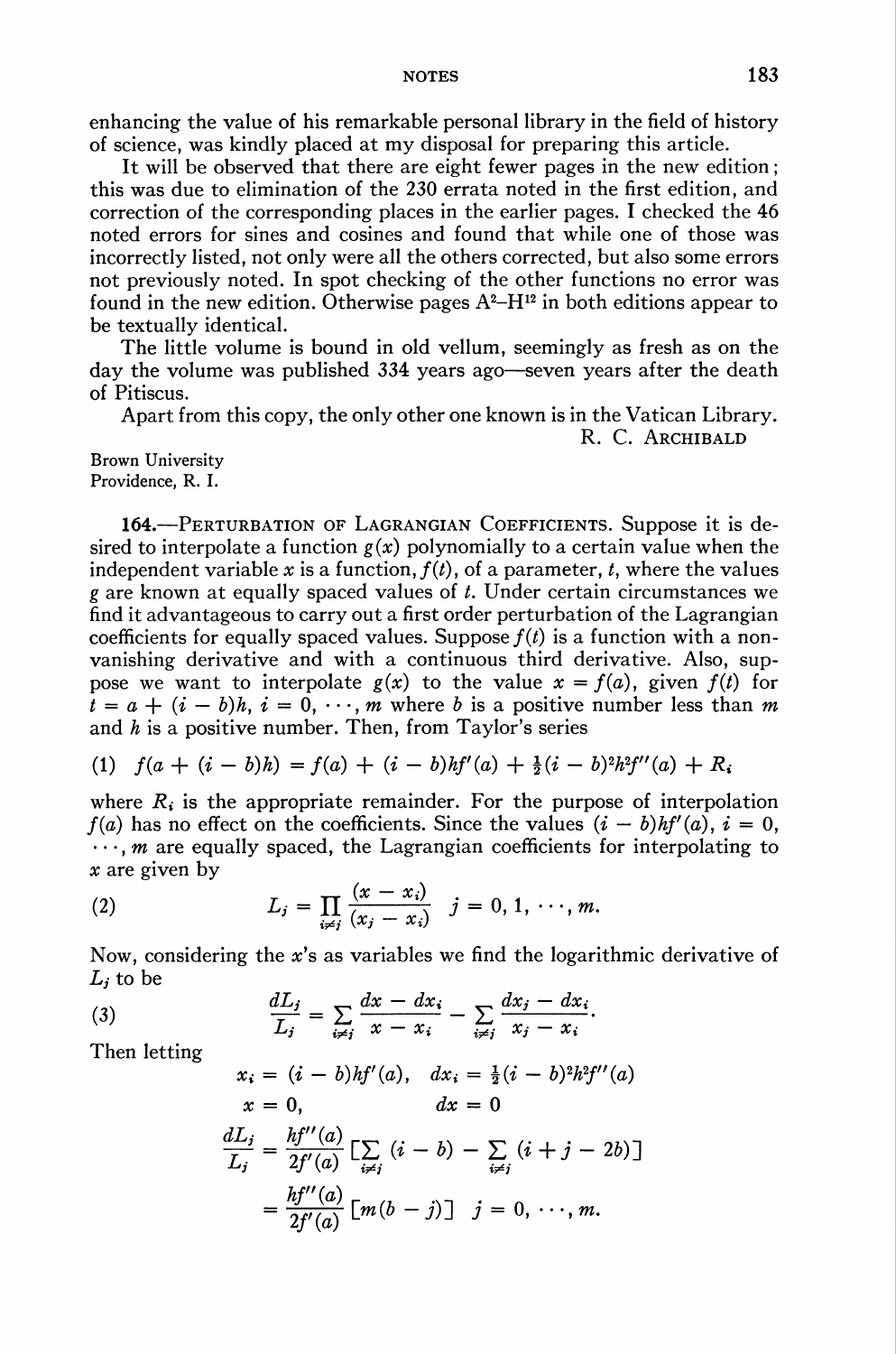Hence the perturbed values of the Lagrangian coefficients are given by

(4) 
$$
L_j + dL_j = \prod_{i \neq j} \left( \frac{b - i}{j - i} \right) \left[ 1 + \frac{hf''(a)}{2f'(a)} m(b - j) \right].
$$

The sum of the perturbed coefficients in (4) equals 1 since

$$
\sum_{j=0}^m \left[ (b-j) \prod_{i \neq j} \left( \frac{b-i}{j-i} \right) \right] = 0.
$$

While an error estimate might be calculated, in any application it is simple to calculate actual coefficients to compare with the first order approximations.

For example, let  $f(t) = t^3$ ,  $t_i = a + (i - 1.5)h$  to  $i = 0, 1, 2, 3$ . Then  $f''(a) = 6a$ ,  $f'(a) = 3a^2$  and for interpolation to  $x = a^3$  from 4

$$
L_0 + dL_0 = -\frac{1}{16} \left( 1 + \frac{9h}{2a} \right)
$$
  
\n
$$
L_1 + dL_1 = \frac{9}{16} \left( 1 + \frac{3h}{2a} \right)
$$
  
\n
$$
L_2 + dL_2 = \frac{9}{16} \left( 1 - \frac{3h}{2a} \right)
$$
  
\n
$$
L_3 + dL_3 = -\frac{1}{16} \left( 1 - \frac{9h}{2a} \right).
$$

Clearly these coefficients should be used only if  $\frac{h}{z}$  is small. Formulas of this type when appropriate have been used at the Los Alamos Scientific Labora-

tory in a calculation on the IBM 701 to save appreciable storage space compared to that required for direct calculation of the correct coefficients. Of course,  $f''(a)/f'(a)$  may not be simple to calculate in many applications.

In case it is inconvenient to calculate  $f'(a)$  and  $f''(a)$  we may interpolate to  $x = f(a)$  using the following adjusted coefficients

(5) 
$$
L_j + dL_j = \prod_{i \neq j} \left( \frac{p+b-i}{j-i} \right) \left[ 1 + \frac{hf''(c)}{2f'(c)} m(p+b-j) \right]
$$
  
  $j = 0, \dots, m,$ 

where c is a convenient value of t, usually taken to be one of the equally spaced values near a and  $p = (a - c)/h$ . When  $a = c$ , (5) reduces to (4). The sum of the adjusted coefficients in (5) is 1.

Preston C. Hammer

Univ. of Wisconsin Madison, Wis.

Harwood G. Kolsky

Los Alamos Scientific Lab. Los Alamos, N. M.

165.—An Investigation into the Real Roots of Certain Polynomials. In connection with work on the application of statistical theory to the determination of the number and location of roots of high order poly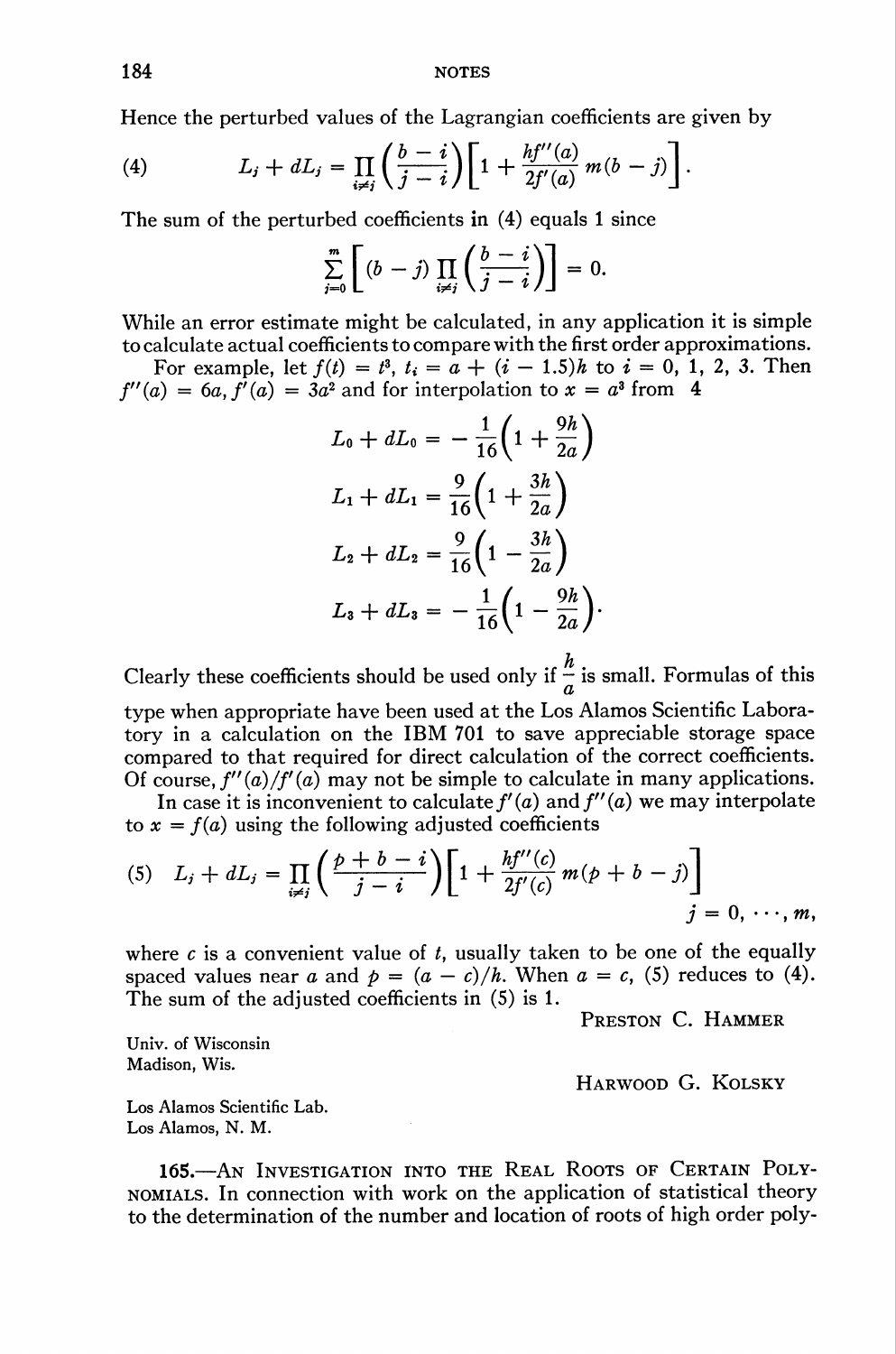nomial equations, it was required to investigate the real roots of the equations :

(1) 
$$
x^8 \pm x^7 \pm x^6 \pm x^5 \pm x^4 \pm x^3 \pm x^2 \pm x \pm 1 = 0
$$

where all possible combinations of sign are taken.

It can be shown simply, that all roots of these equations lie in the range :

 $\frac{1}{2}$  < |x| < 2

and the computational problem therefore reduces to that of evaluating each of the 256 different equations obtained by changing the signs of (1), over the range  $\frac{1}{2} \leq x \leq 2$ , and at a sufficiently fine interval to ensure that no roots are missed.

Preliminary calculations indicated that the functions are quite well behaved, and that tabulation at intervals of  $\frac{1}{16}$  in x would be adequate, and it was thus necessary to evaluate each equation at 25 points.

The polynomials were written in the form :

$$
x(\cdots x(x(x \pm 1) \pm 1)\cdots) \pm 1
$$

and were evaluated by successive addition of the coefficients and multiplication by x.



Fig. 1.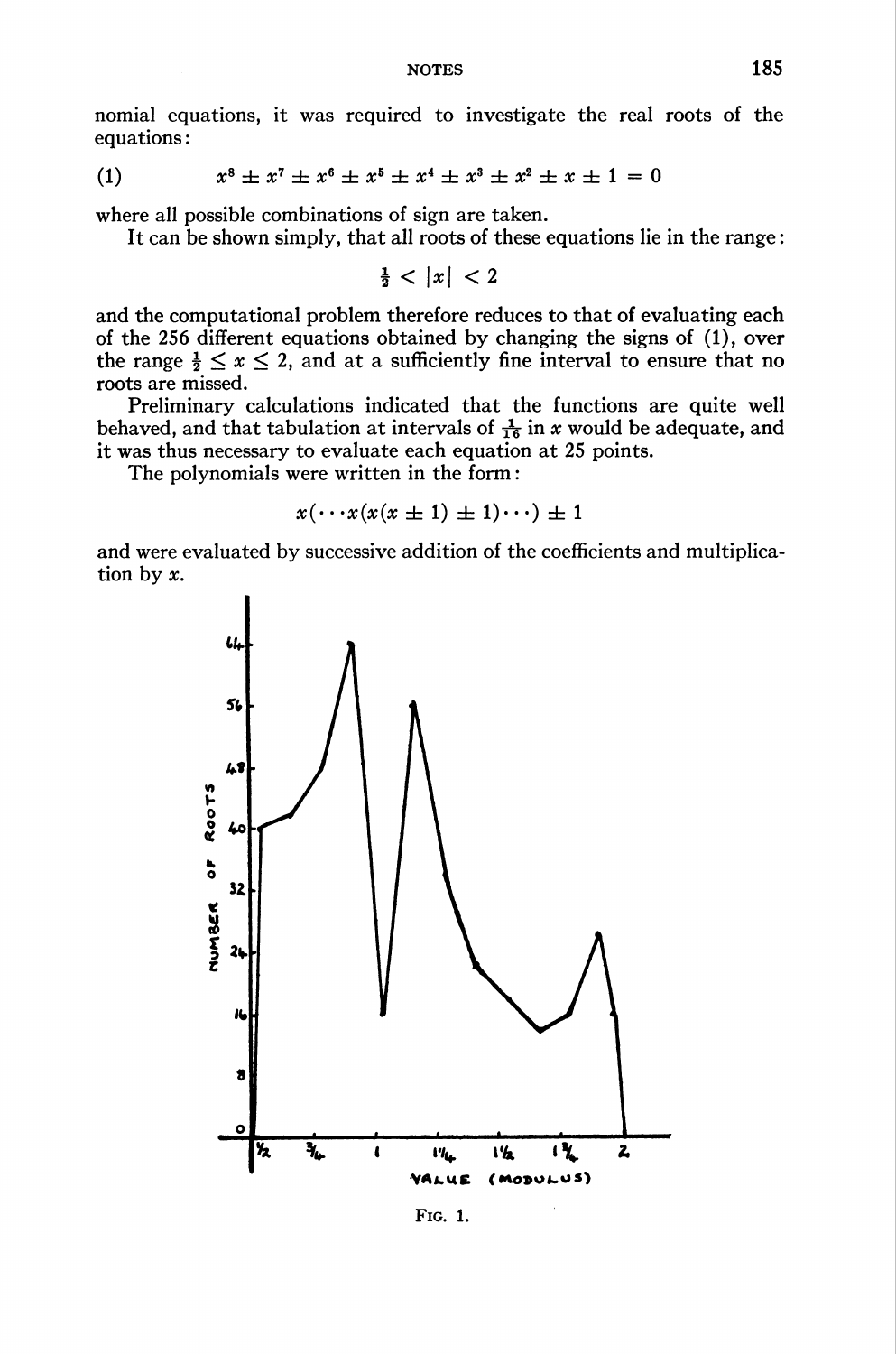The calculations were performed on the HEC 1 and the time for calculation and printing of each polynomial was 50 seconds. For convenience of reference, the sign combination of each polynomial was printed as well.

An analysis of the results of this tabulation shows that of the 256 equations considered :

> 58 have no real roots 190 have two real roots 8 have four real roots.

The distribution of the roots by numerical value is shown in Fig. 1. The detailed results of this tabulation are available for reference at the Computation Laboratory, Birkbeck College.

The author wishes to thank Mr. R. L. MICHAELSON of the British Tabulating Machine Company for providing computing facilities for this calculation.

K. H. V. Booth

Computation Laboratory Birkbeck College 21, Torrington Square London, W.C. 1.

166.—Numerical Study of Signature Rank of Cubic Cyclotomic UNITS. In the search for algebraic fields (particularly beyond the quadratic) where unique factorization fails, little work seems feasible on high speed computers for the reason that the straightforward evaluation of forms must be controlled by group-theoretic data-processing.1 A rare opportunity, however, is afforded by the cubic field  $R(\alpha)$  generated by the Gaussian sum

$$
\alpha = \sum_{x=0}^{p-1} \exp \frac{2\pi i x^3}{p}
$$

where  $p = 6n + 1$  is a prime. Here the so-called *cyclotomic unit*<sup>2</sup> is given by the simple formula (for three conjugates  $0 \leq i \leq 2$ ):

$$
\theta_i = - \prod_{t=0}^{n-1} \sin \left( \frac{1}{2} \pi g^{3t+i} / p \right) \csc \left( \frac{1}{2} \pi g^{3t+i+1} / p \right)
$$

where g is an odd primitive root modulo  $p$  (or an even one augmented by  $p$ ). Now while the decimal accuracy of such a formula would be lost very rapidly the  $\theta_i$  have the property that the possible non-unique factorization in  $R(\alpha)$ can be of a certain frequent type (namely even class number) only when all three  $\Theta_i$  are positive.<sup>2</sup> This condition is easy to determine by machine.

We accordingly form three tallies  $A_0$ ,  $A_1$ ,  $A_2$  for each  $\phi$  as follows: We increment the  $A_i$  tally  $(0 \le i \le 2)$  when the least positive residues of  $g^{3t+i+1}$  and  $g^{3t}$  modulo  $2p, 0 \le t \le n-1$ , lie in different halves of the interval  $(0, 2*b*)$  subdivided at *. Such a procedure tallies the possible negative sign* of sin  $(\frac{1}{2}\pi g^{3t+i+1}/\rho)$  csc  $(\frac{1}{2}\pi g^{3t}/\rho)$ ; hence the three  $\theta_i$  are seen to be all positive exactly when the  $A_0$ ,  $A_1$ , and  $A_2$  have (final) values that are odd, even, and odd respectively.

Since there are many primitive roots g for each  $\phi$  we find that the  $A_i$ depend on the g chosen, except for the fact that the occurrence of three positive  $\theta_i$  must be independent<sup>2</sup> of g. Assuming that the powers of g lay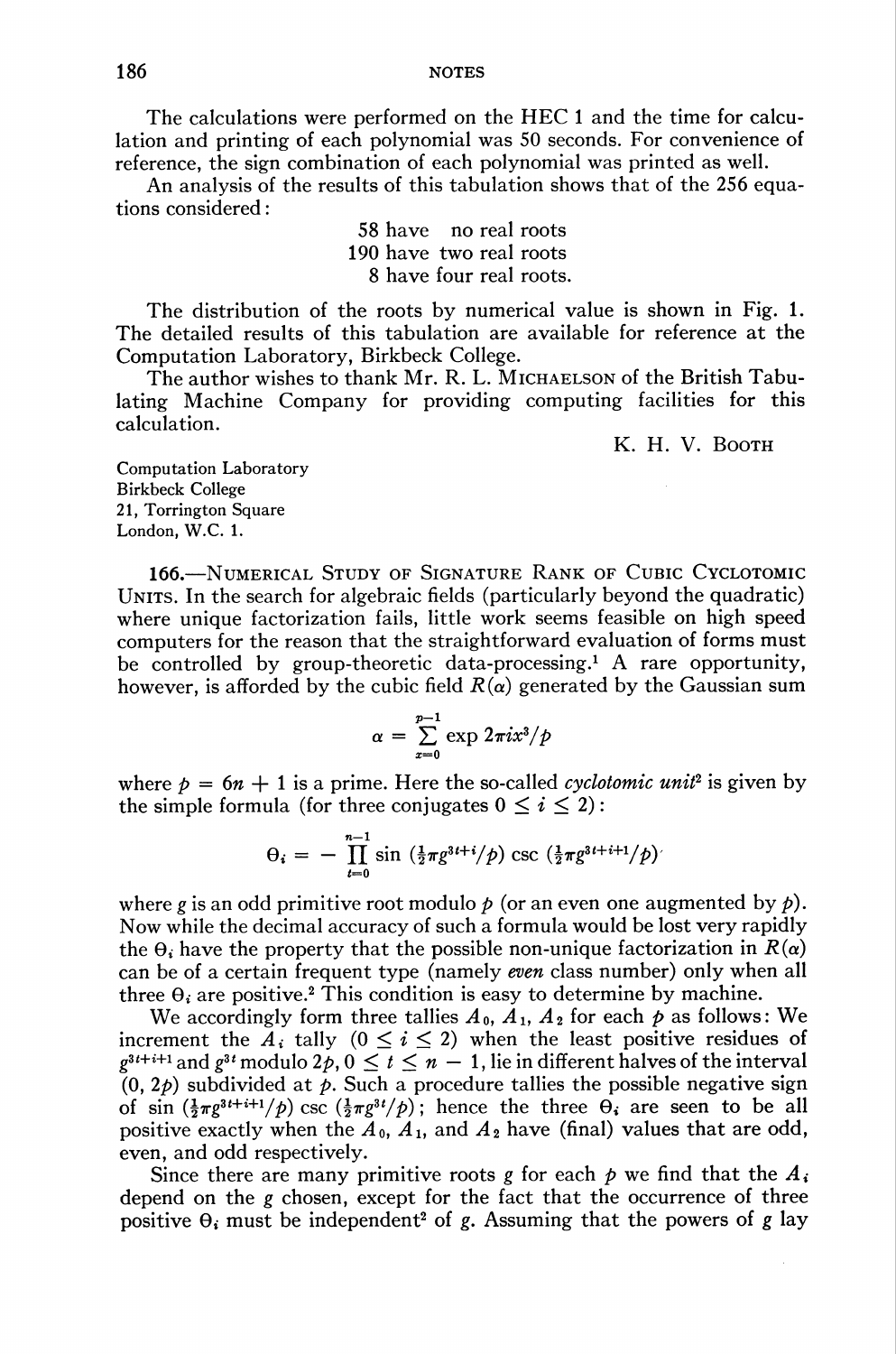in half-intervals "at random" we should expect the  $A_i$  to be each approximately  $p/12$ , while assuming "random parities," (which is more precarious), we should expect the  $\theta_i$  to be all positive approximately  $\frac{1}{4}$  of the time; (since  $\theta_0 \theta_1 \theta_2 = +1$ , or, equivalently,  $A_2$  is always odd).

The computation was performed on the MIDAC starting Jan. 27, 1954, for the first 207 values of  $p \leq 3000$ . The values<sup>3</sup> of p and g in the form of binary-coded decimals were placed as alternate words on high-speed photoelectric input tape. They were read in by pairs (taking approximately .15 sec. for each pair). The conversion to binary form was internal. For the main induction loop the starting point was each  $g^{3t}$ ,  $0 \le t \le n - 1$ , from which were formed  $g^{3t+i+1}$  for  $0 \le i \le 2$  (always modulo  $2p$ ). The three tally increment decisions (for  $A_i$ ) were made as described above (taking .04 sec. for each circuit of the loop). In addition, every time the MIDAC chose not to increment an  $A_i$  tally it incremented a common D tally. After the loop had been traversed  $n$  times two checks on accuracy were made. First the sum of the three  $A_i$  and the D tallies was verified to be  $(p-1)/2$  (the number of increment decisions), and secondly the last power,  $g^{(p-1)/2}$  (reduced modulo 2p), was verified to be  $2p - 1$ . The MIDAC was made to examine the three final  $A_i$  tallies for the occurrence of alternate parities and indicate such occurrences or non-occurrences in the form of  $a - 0$  or 0 respectively in a temporary storage space. The output for each 0 consisted of

$$
p \, g \, A_0 \, A_1 \, A_2 \, - \, 0
$$
 (or 0)

where the first five items were converted to decimal internally and shifted for a short-word (4 character) print-out while the sixth item was the signed zero indicating presence or absence of alternate parities. (Print-out time for each  $\phi$  was approximately 5 seconds.)

The total running time was about one hour of which 20 minutes was input-output.

The 21 values of  $p(<3000)$  for which the  $A_i$  have alternate parity (or for which the  $\theta_i$  are all positive) are reproduced below with j their order in the list of primes (of the form  $6n + 1$ ).

| j  | Þ   | 1   | Þ    | J   | Þ    |
|----|-----|-----|------|-----|------|
| 18 | 163 | 71  | 853  | 143 | 1879 |
| 27 | 277 | 77  | 937  | 145 | 1951 |
| 33 | 349 | 81  | 1009 | 156 | 2131 |
| 37 | 397 | 107 | 1399 | 169 | 2311 |
| 48 | 547 | 129 | 1699 | 191 | 2689 |
| 52 | 607 | 135 | 1777 | 199 | 2797 |
| 60 | 709 | 137 | 1789 | 200 | 2803 |

It will be seen that the frequency of these  $p$  is close to  $\frac{1}{10}$ , which is not in agreement with "randomness" of parities (as postulated above). The magnitudes of the  $A_i$  did come out, however, to agree rather well with the randomness assumption made earlier, and they are omitted here. A spot check<sup>4</sup> of  $p = 163, 277, 349, 2803$  by hand calculations revealed that unique factorization does fail in the field  $R(\alpha)$ , and that the class number is 4 for each of these cases.